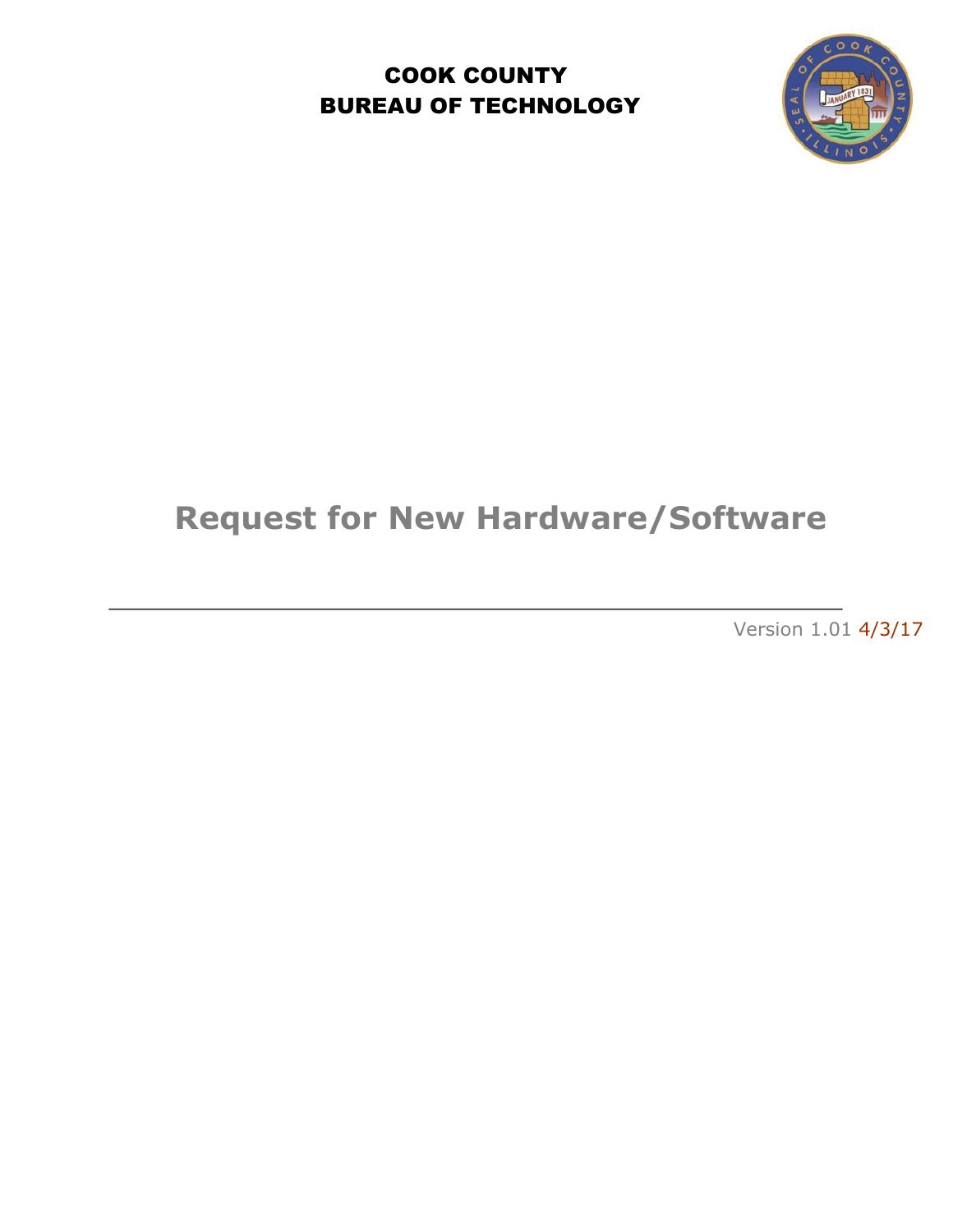## **Request for new IT equipment/software**

**(Total Request should not exceed \$5,000)**

| <b>Requesting Dir/Sup</b>                                              |  |
|------------------------------------------------------------------------|--|
| <b>End User</b>                                                        |  |
| <b>Project name</b>                                                    |  |
| <b>Department Name</b>                                                 |  |
| <b>Charge Back Account</b><br>(Fund.Department.Program.Object Account) |  |
| <b>Date Needed</b>                                                     |  |

#### **Requesting New Hardware Equipment**

| <b>Item description</b> | Otv. |
|-------------------------|------|
|                         |      |
|                         |      |
|                         |      |
|                         |      |

#### **Requesting New Software Items**

| <b>Item description</b> |  |
|-------------------------|--|
|                         |  |
|                         |  |
|                         |  |
|                         |  |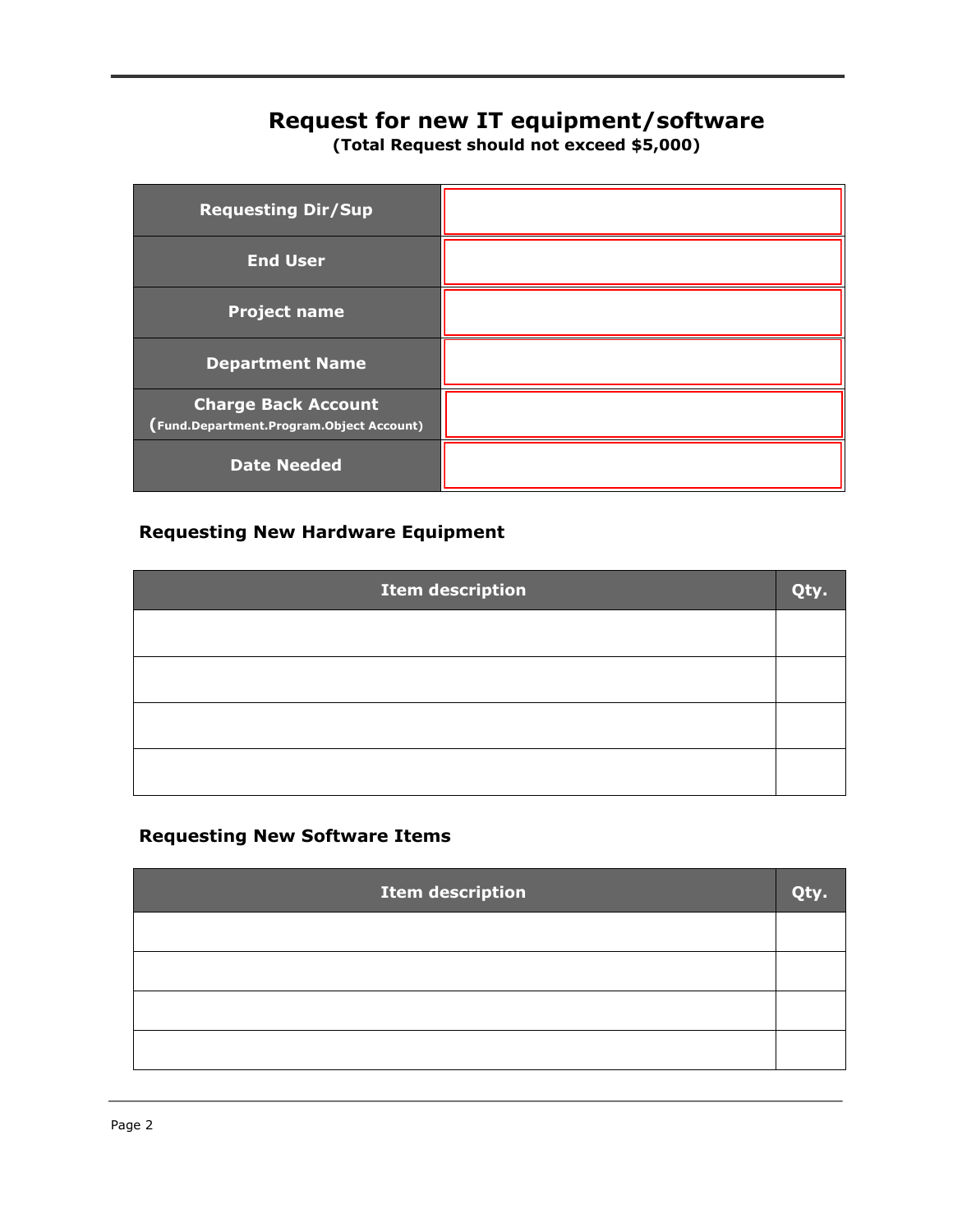### **Acceptance and authorization**

I understand the purpose of using the Cook County Computer equipment is to improve efficiency, productivity and/ or enhance public safety. By receiving this professional IT equipment, I agree to keep all work related job functions solely to this equipment. No data will be transferrable to personal devices that will allow data to be transferred to a home machine.

I understand this IT professional equipment solely belongs to Cook County.

The terms and conditions of the **Professional Services Agreement** apply in full to the services and products provided under this Statement of Work.

| End User                            | Department Management Approval |
|-------------------------------------|--------------------------------|
|                                     |                                |
| Title                               | Title                          |
|                                     |                                |
| Signature                           | Signature                      |
|                                     |                                |
| Date                                | Date                           |
|                                     |                                |
|                                     |                                |
|                                     |                                |
|                                     |                                |
|                                     |                                |
| <b>B.O.I.T. Management Approval</b> |                                |
| Title                               |                                |
|                                     |                                |
| Signature                           |                                |
|                                     |                                |
| Date                                |                                |